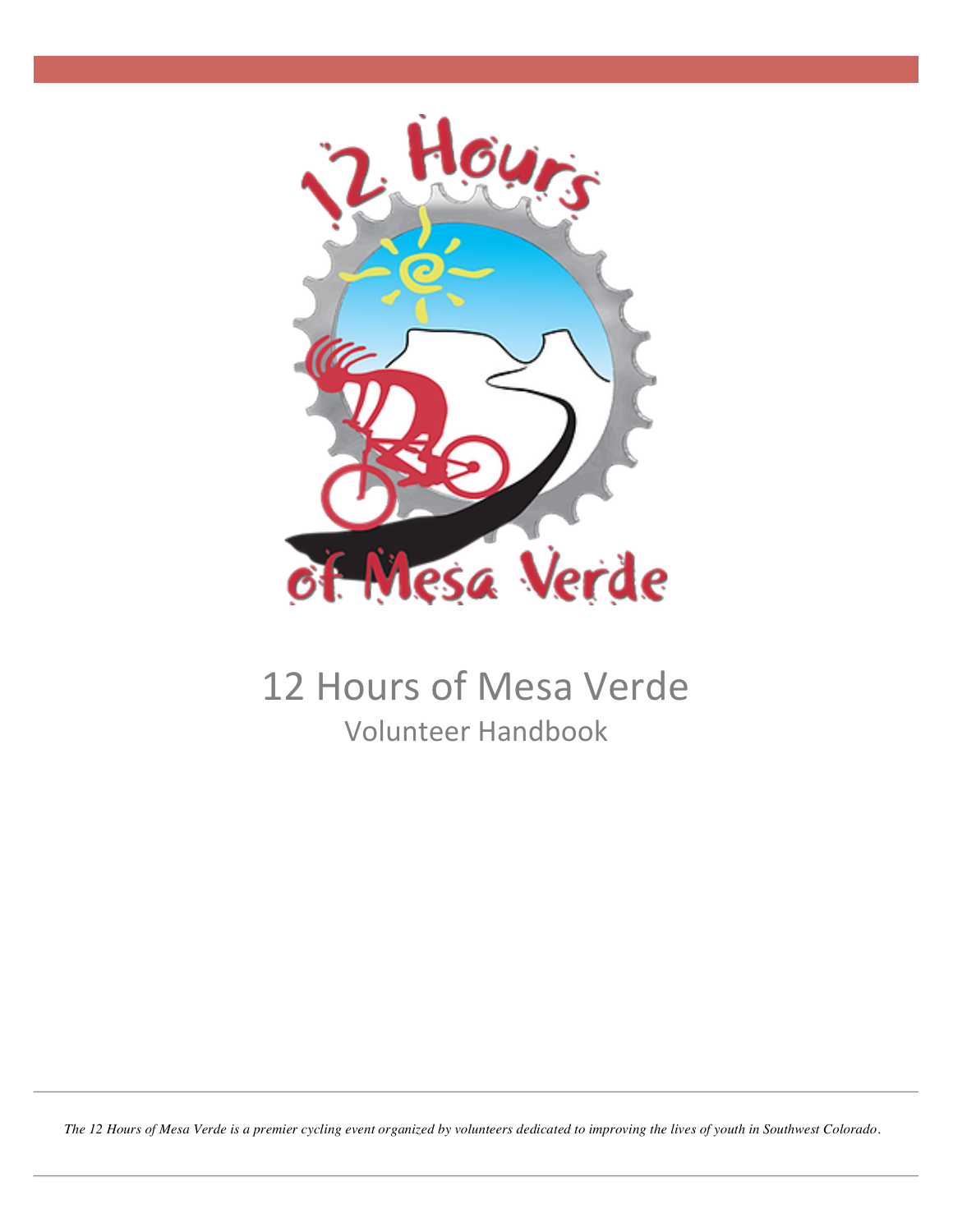

Dear Valued Volunteer: 

Thank you for being a part of the 12 Hours of Mesa Verde Mountain Bike Race! We sincerely appreciate the time you are taking to volunteer to make this race a continued success. The Four Corners community, Race Board, and racers joining us from all over the world look forward to sharing this experience with you.

The 12 Hours of Mesa Verde is a premier cycling event organized by volunteers dedicated to improving the lives of youth in Southwest Colorado. The 12 Hours of Mesa Verde began as "Ride the Lightning" in 2003, but developed into its current 12-hour endurance race in 2007. Since its inception in 2003, the race has donated more than \$200,000 to local organizations that focus on at-risk youth.

As a member of the volunteer team, you will receive a snack pack during your shift, a meal ticket, a t-shirt, and will be entered in a volunteer-only door prize drawing that happens each shift. We value your energy, expertise and time and hope you enjoy experiencing the race as a volunteer.

See you at the race!

12 Hours of Mesa Verde Board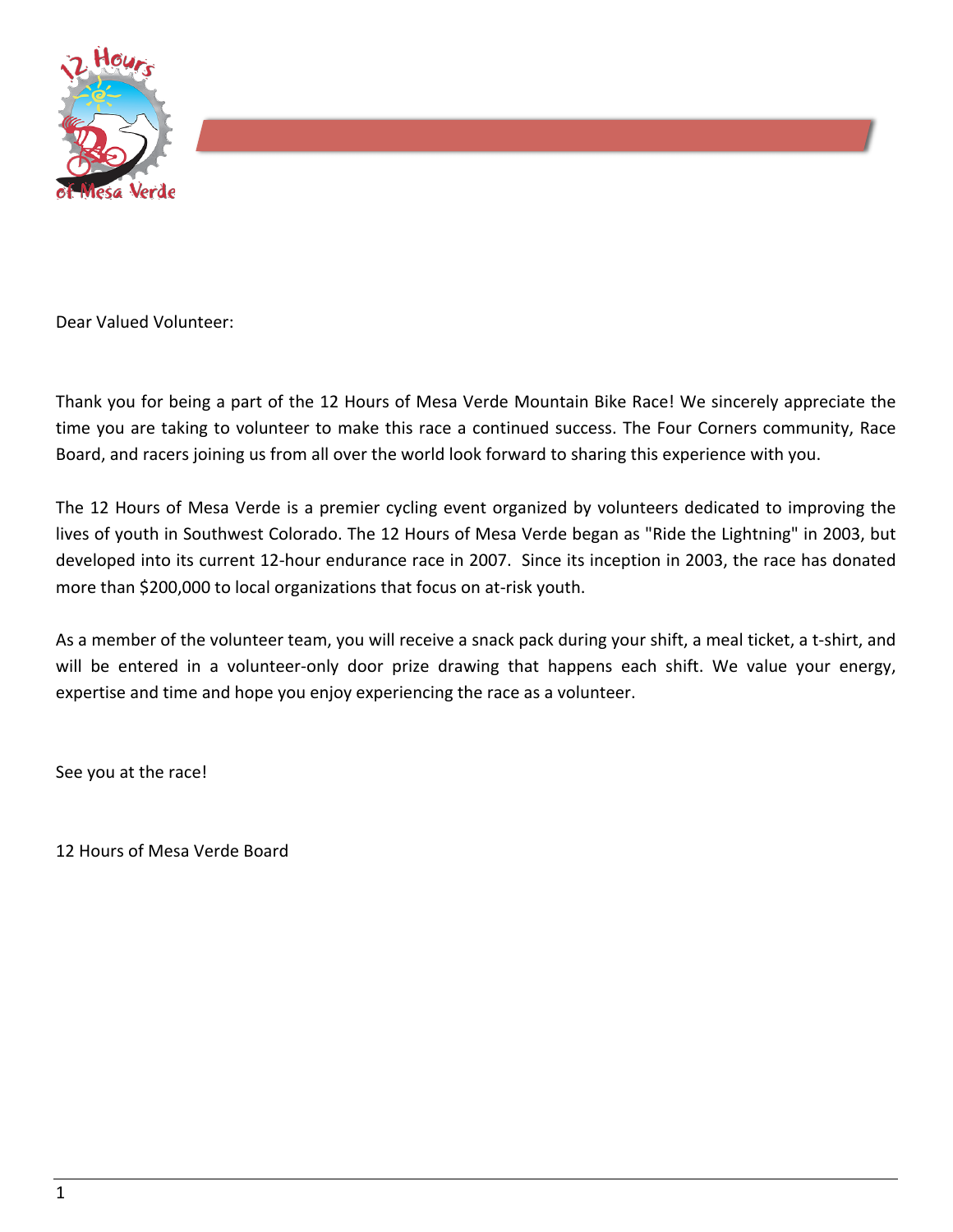# **General Volunteer Information**

**Arrival**

• If you are volunteering on race day, please arrive 30 minutes prior to your assignment (or more if you can). This allows time for last minute instructions and time to walk to your post. Check in at the volunteer tent and pick up your swag bag if you didn't pick it up at packet pick-up.

### **Be Prepared**

The race will happen rain or shine so make sure you come prepared! Some ideas are below:

- Sunscreen and lip balm
- Sunglasses
- Rain gear
- Water bottle or pack with your favorite hydration fluids
- Weather-appropriate clothing
- Comfortable footwear (preferably not sandals)
- Cell Phone
- Watch/Time-Keeping Device make sure you're on time!
- Chair cushion
- Coat or blanket (the race barn can be chilly at times)

## **Volunteer Schedule and Opportunities**

#### **Pre-Race Volunteer Opportunities (Friday, May 8th)**

| <b>Racer Packet Pick-Up</b><br>Volunteers Needed: 10/shift | $11AM - 4 PM$ ; $4PM - 9PM$<br>Be a part of the anticipation and excitement before the race! You are<br>responsible for providing racers with the information and gear they<br>need to start the race. Racers are required to pick up their racer<br>packets during this time; therefore we will have approximately 900<br>packets to distribute in about 8 hours' time. That's an average of 113<br>racers per hour or about 2 packets every minute, but of course they<br>arrive in waves. THIS IS A BUSY TIME! Most positions are seated and<br>require efficiency and friendliness. |
|------------------------------------------------------------|-----------------------------------------------------------------------------------------------------------------------------------------------------------------------------------------------------------------------------------------------------------------------------------------------------------------------------------------------------------------------------------------------------------------------------------------------------------------------------------------------------------------------------------------------------------------------------------------|
|                                                            | Location: Kokopelli Bike and Board<br>130 W Main St                                                                                                                                                                                                                                                                                                                                                                                                                                                                                                                                     |

Cortez, CO 81321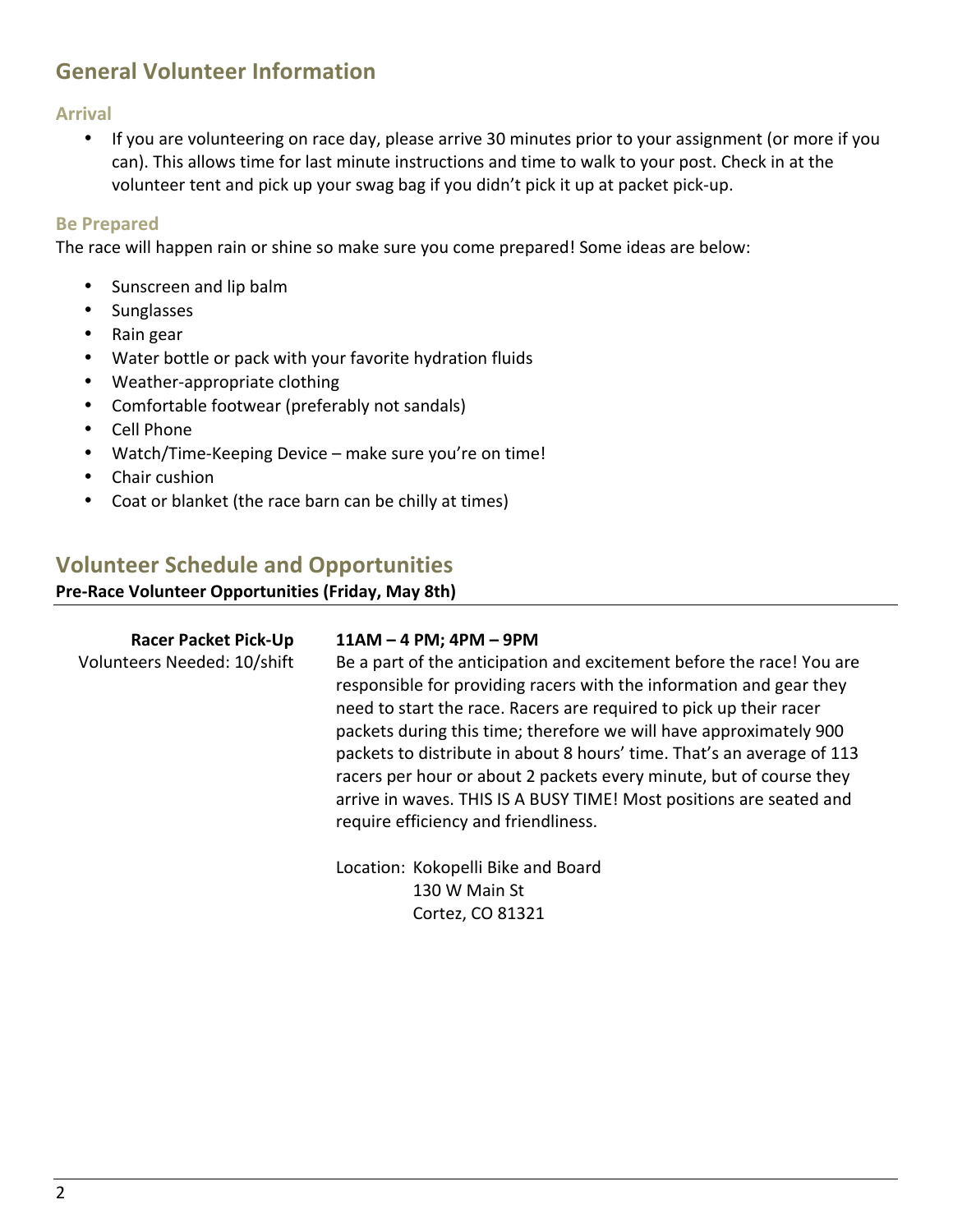| 6:30AM - 10:30AM; 10AM - 2PM; 1:30PM-5PM; 4:30PM-7:30PM<br>You have two main responsibilities as a course marshal; keeping the<br>riders on the correct trail at intersections, and being available for<br>racers to report any accidents or events. Some course marshals are<br>stationed at dirt road crossings and will need to direct any cars to give<br>racers the right of way. Other course marshals are stationed at trail<br>intersections along the race course. Let us know if you would rather<br>be closer to the fairgrounds at a road station, or if you can ride your<br>bike or hike out to a more remote station. Course Marshals should<br>have a cell phone, and be prepared for hot sun or wind or rain. Bring<br>water and snacks. Camp chairs and umbrellas are also nice to have. |
|------------------------------------------------------------------------------------------------------------------------------------------------------------------------------------------------------------------------------------------------------------------------------------------------------------------------------------------------------------------------------------------------------------------------------------------------------------------------------------------------------------------------------------------------------------------------------------------------------------------------------------------------------------------------------------------------------------------------------------------------------------------------------------------------------------|
| Location: Various points along the course.                                                                                                                                                                                                                                                                                                                                                                                                                                                                                                                                                                                                                                                                                                                                                                 |
| 6:30AM - 10:30AM; 10:30AM-2:30PM; 2:30PM-6:30PM<br>Are you good at helping people and coordinating volunteers? Then we<br>need you! We may need you to help coordinate timing table<br>volunteers or simply have you assist volunteers in finding their way as<br>they arrive!                                                                                                                                                                                                                                                                                                                                                                                                                                                                                                                             |
| Location: To be determined on Race Day                                                                                                                                                                                                                                                                                                                                                                                                                                                                                                                                                                                                                                                                                                                                                                     |
| All Day; 7:30AM - 11:30AM; 11:30AM-3:30PM; 3:30PM-7:30PM<br>Are you someone who just wants to help and doesn't care where you<br>are assigned? Then this role is for you! We may need you at the start<br>line, timing tables, or somewhere in between!                                                                                                                                                                                                                                                                                                                                                                                                                                                                                                                                                    |
| Location: To be determined on Race Day                                                                                                                                                                                                                                                                                                                                                                                                                                                                                                                                                                                                                                                                                                                                                                     |
| 7:30AM - 11:30AM; 11:30AM-3:30PM; 3:30PM-7:30PM<br>This is where we have the most need for volunteers. This is also the<br>center of the action! Every racer will come through the race barn and<br>check in at the timing tables for each lap. The first shift is the busiest,<br>while the last shift is the least busy. These positions are seated on<br>metal chairs. Please bring a cushion or towel with you. Water and<br>small snacks are provided but please bring any food, layers of clothing,<br>or whatever you need to make yourself comfortable.<br>Location: Race Barn                                                                                                                                                                                                                     |
|                                                                                                                                                                                                                                                                                                                                                                                                                                                                                                                                                                                                                                                                                                                                                                                                            |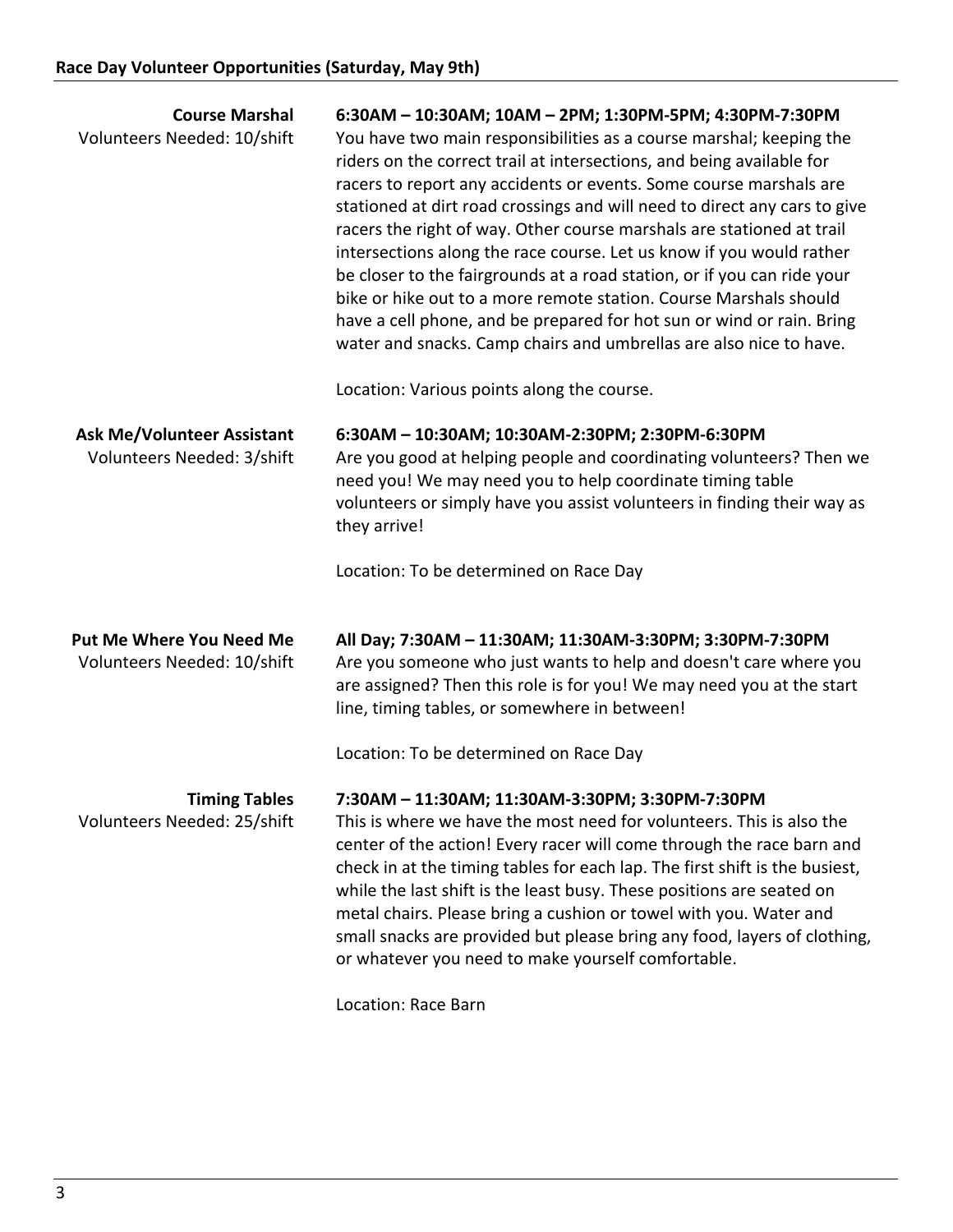| <b>Rover/Recycling &amp; Waste</b><br><b>Monitor</b><br>Volunteers Needed: 3/shift | 8:30AM - 12:30PM; 12:30PM-4:30PM; 4:30PM-8:30PM<br>You are responsible for monitoring the recycling and waste bins and<br>replacing bags as needed. Since this is not a constant duty, volunteers<br>will also be available for rover duties which could include "flow<br>control" of racers at the timing tables, assisting with racers entering<br>the check-in area, staffing the Volunteer Booth or the Lost & Found<br>booth, etc |
|------------------------------------------------------------------------------------|----------------------------------------------------------------------------------------------------------------------------------------------------------------------------------------------------------------------------------------------------------------------------------------------------------------------------------------------------------------------------------------------------------------------------------------|
|                                                                                    | Location: Race Barn                                                                                                                                                                                                                                                                                                                                                                                                                    |
| <b>Food Servers</b><br>Volunteers Needed: 10/shift                                 | 2:30PM-5:30PM; 5:30PM-8:30PM<br>You are responsible for dishing up the yummy spaghetti dinner<br>donated by Lotsa Pasta. You will probably be a popular person in this<br>position. You will be serving hundreds of hungry racers and support<br>staff who sometimes have to wait in line so your positive attitude will<br>be appreciated.                                                                                            |
|                                                                                    | Location: Race Barn                                                                                                                                                                                                                                                                                                                                                                                                                    |
| <b>Kids' Activities</b><br><b>Volunteers Needed: 15</b>                            | <b>Times Determined on Race Day</b><br>Details available on race day.                                                                                                                                                                                                                                                                                                                                                                  |
|                                                                                    | Location: Race Barn                                                                                                                                                                                                                                                                                                                                                                                                                    |
| <b>Kids' Bike Race</b><br><b>Volunteers Needed: 15</b>                             | <b>Times Determined on Race Day</b><br>Details available on race day.                                                                                                                                                                                                                                                                                                                                                                  |
|                                                                                    | Location: Race Barn                                                                                                                                                                                                                                                                                                                                                                                                                    |
| <b>Search &amp; Rescue</b><br><b>Volunteers Needed: 30</b>                         | <b>Times Determined on Race Day</b><br>Details available on race day.                                                                                                                                                                                                                                                                                                                                                                  |
|                                                                                    | Location: Race Barn                                                                                                                                                                                                                                                                                                                                                                                                                    |